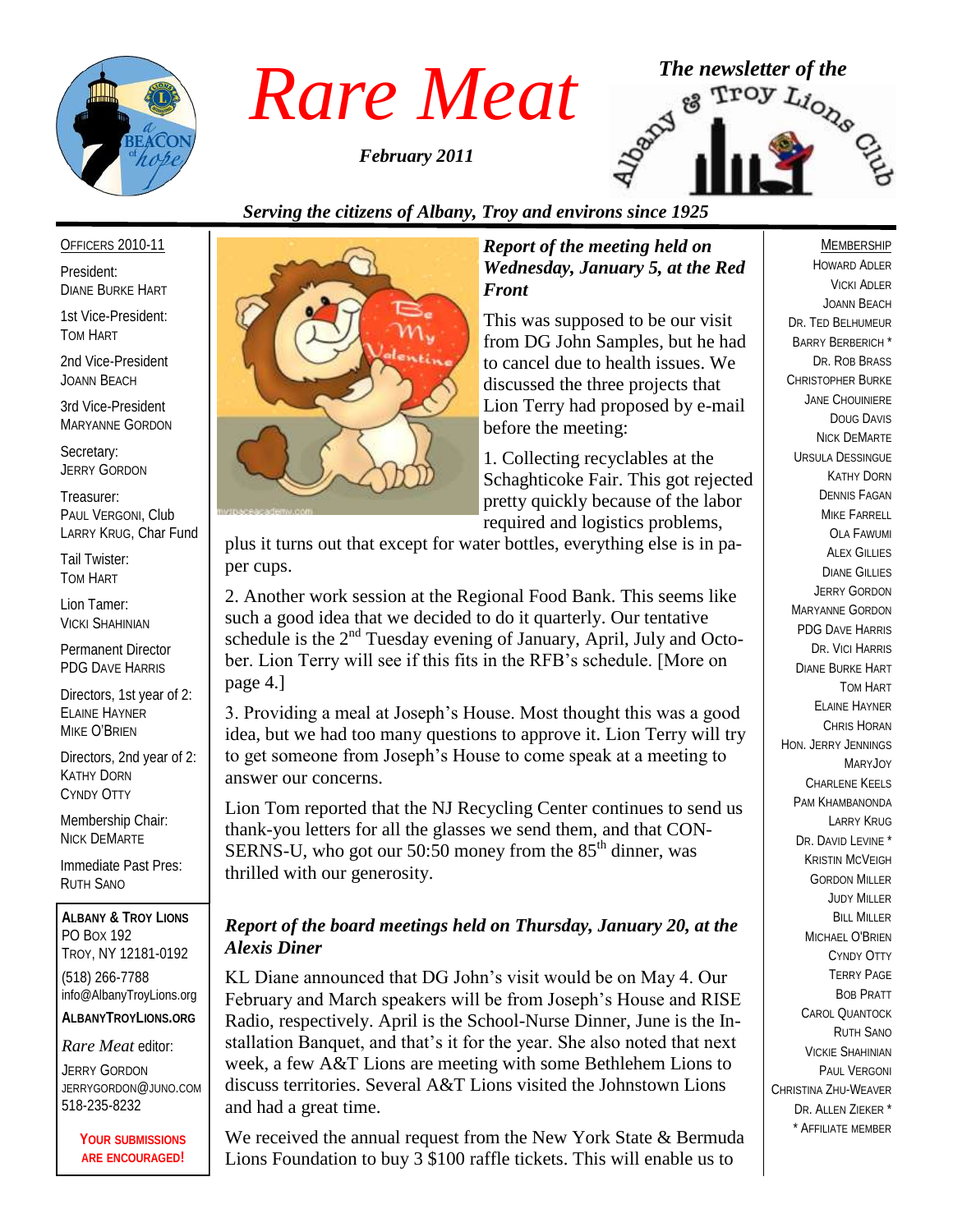present an Uplinger Award later. As they have done in the past, 3 individuals volunteered to buy them for the club.

Because Easter Bunny sales have not gone well for us the past few years, we decided not to participate this year, but instead, we will make a \$200 donation to the Lions Eye Institute.

Loin Ruth reported that she has sent in our annual grant applications to Stewart's, Walmart and WGY. Last year we got over \$14,000 in grants.

Diane had received an e-mail from a PR Rep for National Income Life who wants to help us with our "fundraising, charitable, marketing and recruitment goals" at no cost to us. This will require further investigation.

We accepted the membership application of Mary Joy. [See page 4.]

Lion Maryanne reported that the Nurses Dinner is proceeding on schedule.

### *Visit to the Johnstown Lions Club*

On Thursday, Jan 13, Lion Mike O"Brien spoke to the Johnstown Lions Club about VCB, formerly Vacation Camp for the Blind, but now Visions Center on Blindness; a contingent of A&T Lions went with him. Here's KL Diane"s report: "Our meeting last night in Johnstown was wonderful, the members were extremely welcoming to us and we really enjoyed all of them. They had 11 members in attendance and we had 5 from A&TLC (Lions: Michael, Tom,



Diane, Elaine and Vicki). The meeting was great, the food was superb (so much so that we would all like to go back, even if we just go there for dinner). Lion Michael did a fabulous job with his presentation and it was VERY well received. I did take a picture of the group on my cell phone but it is a little dark."

Lion Elaine said, "By the way, you … missed a lovely dinner & evening. ... The food was fabulous! I mean really fabulous. We had the most delicious scallops I've had in years. Really, the owner, Patricia of the restaurant by the same name, was congenial, just about all of the Lions were also. Lion Michael gave a great presentation, and that club is going to come to one of our meetings soon. They are very sociable, delightful, joined right in chatting with us. I think a great time was had by all!"

And finally, Lion Mike"s comments: "I'd like to thank KL Diane and VKL Tom, as well as Lion Elaine Hayner and Lion Vicki Shahinian, for representing the A&T Lions at last night's visitation to the Johnstown Lions Club. Tom did a great job driving, and the members seemed to like my VCB presentation, which I was invited to give to the club. [I'm scheduled to do the same thing at the Glens Falls Lions evening meeting, Tuesday, April 26th. Hopefully, this can also be a chance for our club to make a visitation to their club, perhaps, in larger numbers.] Thanks, Lion Diane, for your compliments! It was a great evening.! The restaurant and food were wonderful, as were the club members. They've been invited to visit our club in the near future."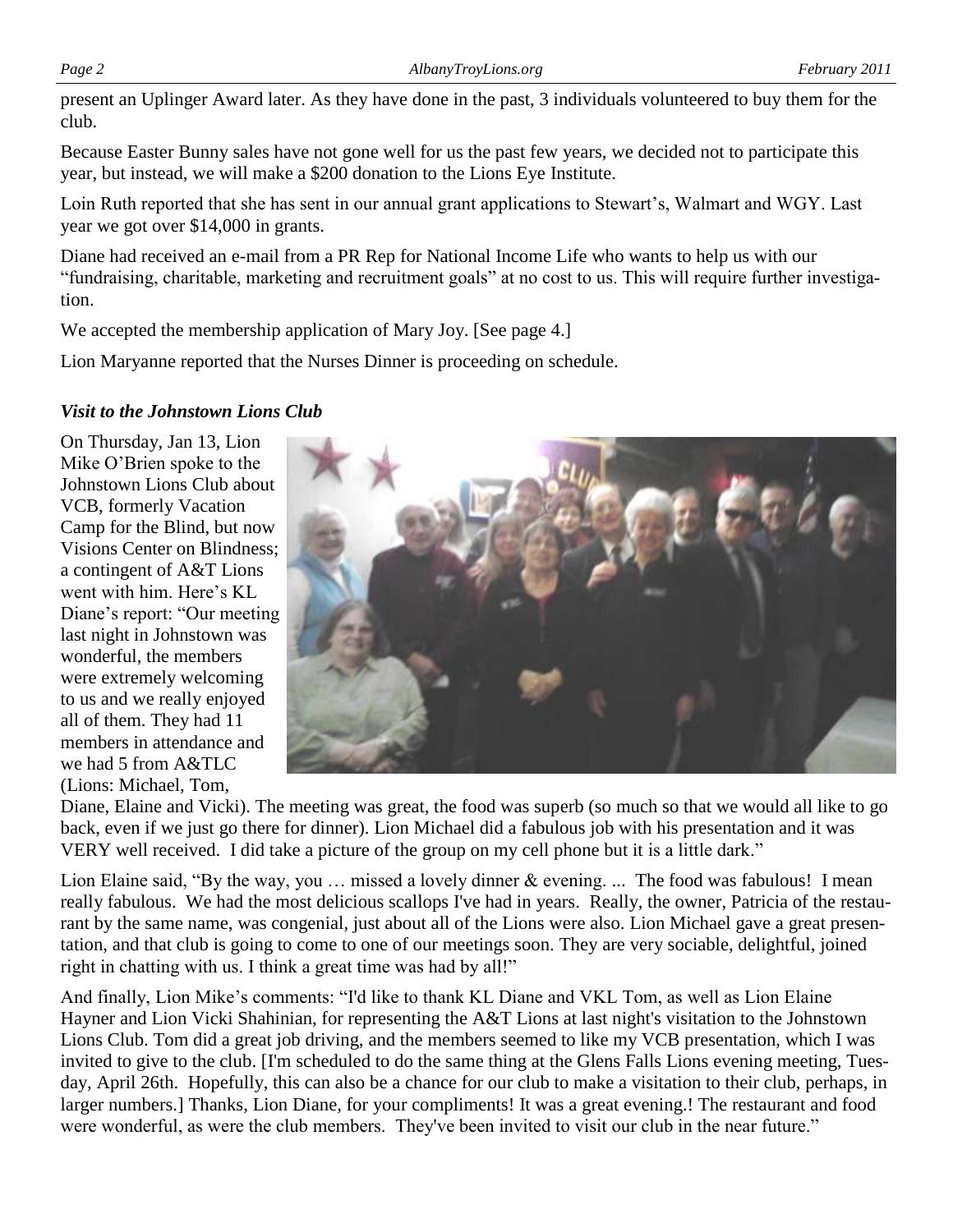### *Why we do what we do…*

**To:** "Maryanne Gordon" <**[maryannegordon@juno.com>](mailto:maryannegordon@juno.com)** 

**Date:** Wed, 5 Jan 2011

**Subject:** Re: Lions eyeglass program

Dear Maryanne,

Yes, Joe DID receive the eyeglasses and he was supposed to write you, but.....

So, I will thank you on his behalf and tell you that they have changed his world. It was such fun watching him walk with them for the first time and hearing this 20-year-old man joyously exclaim about how he could actually see where he was going. He felt a little woozy at first, and wore them sporadically, but his eyes adjusted in about a day.

He will be grateful to the Lions Eyeglass program for a long time. What a tremendous service you provide! Thank you!

fung of the other Lions. THANK YOU ! Once again thanh you for you wonderful of generous or you we. The photo is of program. Inefinition refused from Burna who has<br>worn glasses (but probably has helore.<br>needed them for a long time! The minute Lenacrathers The minute Lenaciation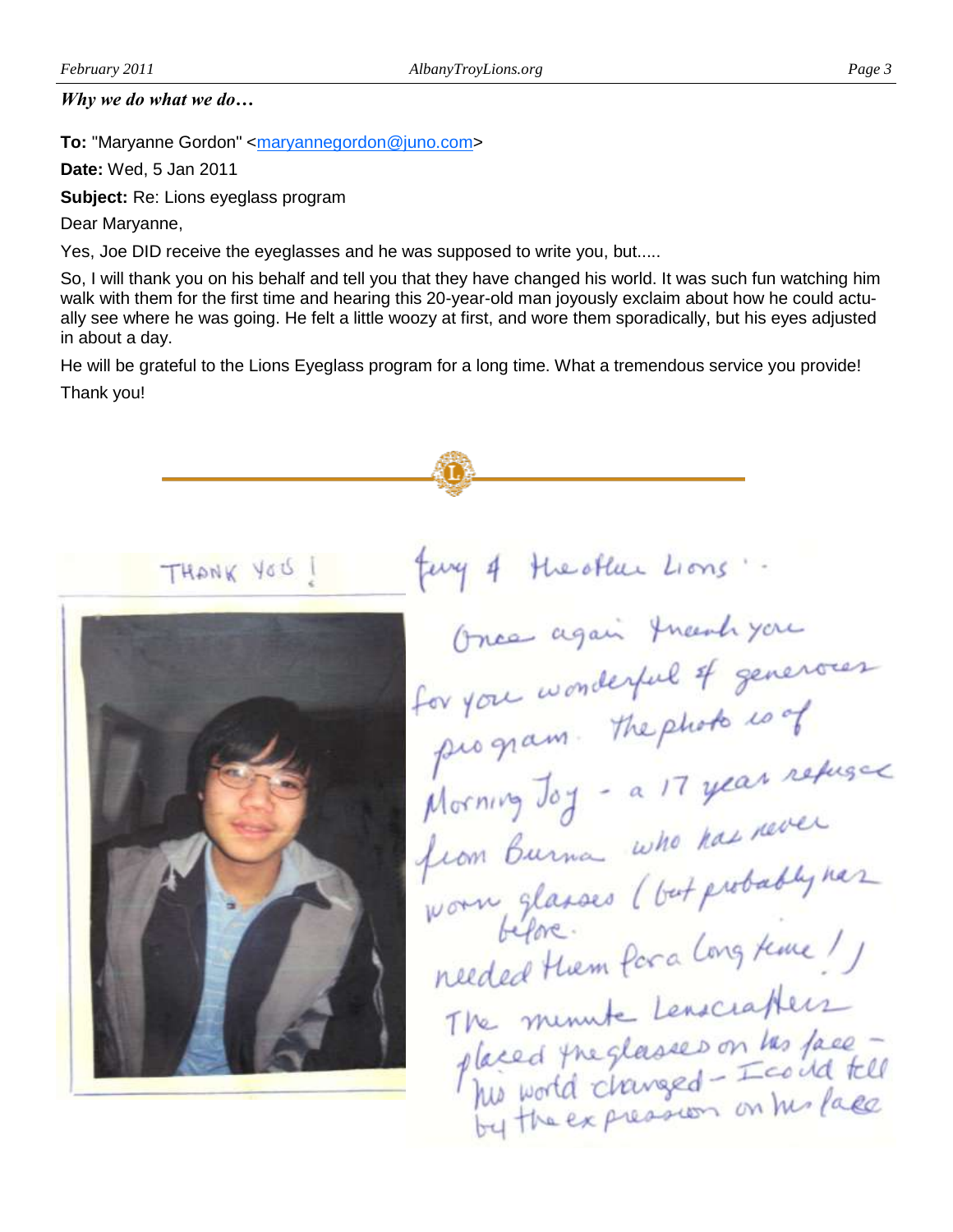### *Welcome, our newest Lion…*

Our most recent member is Mary Joy, who prefers to go by the single name "MaryJoy." She"s a licensed optician at Troy Vision Center, where she works for Lion Dr Ted Belhumeur. She"s already been to a number of our meetings, so maybe you"ve already met her. Be sure to give her a warm welcome next time you see her. We look forward to implanting her proposed project of providing eyeglass maintenance for nursing-home residents.

### *Regional Food Bank*

We worked there back in October (see the Nov. 2010 *Rare Meat*) and had a great time while being of great service. We've decided to do this regularly, and the schedule for 2011 is **January 25, April 12, July 12 and October 11**, all Tuesdays, from 5:30-7:30 PM. Mark your calendar now, and sign up for any or all sessions with Lion Carol Quantock at 664-3901 or [cquantoc@nycap.rr.com.](mailto:cquantoc@nycap.rr.com) Remember that friends and family are welcome to work with us. Thanks, Lion Terry, for getting us into this worthwhile project.

At the Jan 25 session, a select crowd of 6 Lions (Maryanne & Jerry, Carol, Terry, Mike and MaryJoy) plus a grandson and his friend did the work of many. It was cold, but we kept warm by sorting through and repacking several pallets of goods donated by Stewart's and Target.

### *Committees*

In case you"ve been wondering who"s doing what, here are our committee chairs, in no particular order:

*Standing committees:*

Membership: Nick DeMarte (committee members: Elaine Hayner and Cyndy Otty)

Social Services: Maryanne Gordon, Rensselaer County & Watervliet / Elaine Hayner, our portion of Albany County Hearing: Terry Page Programs: Kathy Dorn

Visitations: Mike O"Brien Grants: Ruth Sano

Eyeglass & Hearing-aid collection: Tom Hart

Cartridge & Cell Phone collection: Jerry Gordon

Volunteer coordination: Carol Quantock

Telephone: Mike O"Brien

*Ad-hoc committees:*

Blood Drives: Elaine Hayner & Vicki Shahinian School-Nurse Dinner: Joann Beach, Maryanne Gordon, Jerry Gordon Scholarships: Paul Vergoni Seal Campaign: Jerry Gordon Wreath sales: Diane Hart Regional Food Bank: Terry Page & Carol Quantock Nursing Home Eyeglass Care: MaryJoy

*What we need:* A good Publicity/PR chair.

*What we've never had but could really use:* A Youth chair - someone who"s willing to start a Leo Club or two (one each in Troy and Albany?). Or maybe get us involved with LCI programs like Lions Quest.

If you"d like to help us spread the word or you like to work with kids, please volunteer for one of these important positions. Contact KL Diane at dbhart@nycap.rr.com or 605-8600.

And if you"d like to work on any other committee, please contact Diane or the chairperson.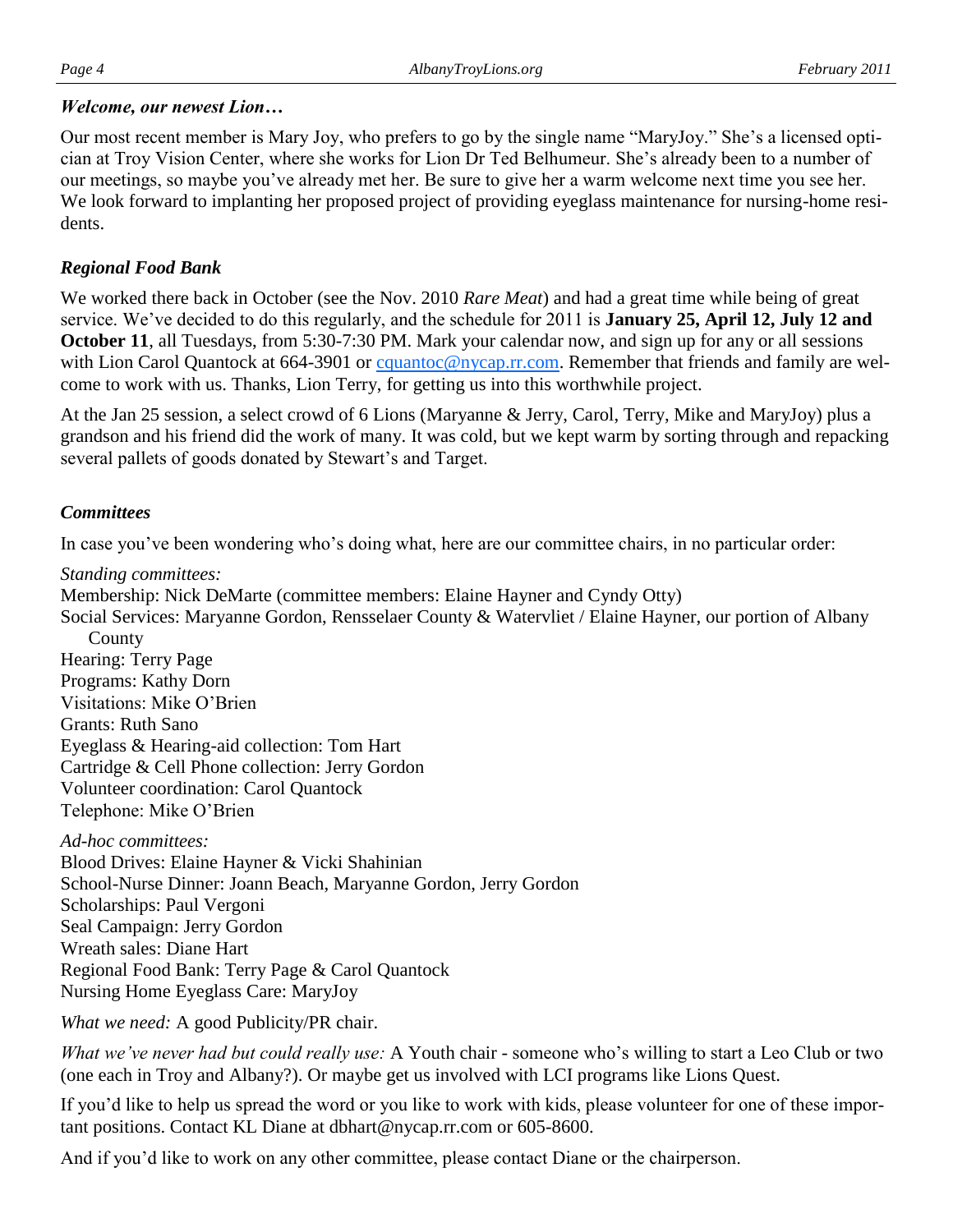### *Magazines*

Lion Tom says the V.A. Hospital is looking for magazines. Instead of throwing them out when you"re done with them, bring them to a meeting for Lion Tom, or contact him at C: 522-6666 or thart003@nycap.rr.com to make other arrangements. Magazines with dated information (like *Time* or *People*) should be less than 3 months old. But mags like *National Geographic* or *Smithsonian* can be any age.

### *Our next meeting…*

Our next meeting will be on Wednesday, February 2, at the Red Front at 6:00 PM. Our guest speaker will be from Joseph"s House, and will answer all our questions about the proposed project of our preparing dinners for them. Ought to be interesting...

### *How you can help our club*

Do you Google search? As few as 3 searches a day can earn HUNDREDS of dollars a year for the Albany & Troy Lions Club. So make sure to do your searches through **AlbanyTroyLions.PenniesAtATime.Com**. Or you can use the link on our web site – **AlbanyTroyLions.org.** Here's what you should do:

(1) Go to **AlbanyTroyLions.PenniesAtATime.Com**, then "bookmark" the page (add it to your "favorites"). That then becomes the link you should use whenever you"re doing any web shopping. (If you want to get fancy, you can rename it something like "Buy here.")

(2) And while you"re at **AlbanyTroyLions.PenniesAtATime.Com**, click on **Install Albany & Troy Lions Club Search** near the upper left corner and follow the directions. This will put a search box in the upper right corner of your browser; this is what you should use for all searches, because we"ll get a penny every time you do.

### *On a more personal note …*

*This section is intended to increase camaraderie among our members by giving you some idea of what your fellow Lions are up to when they're not being Lions. If you think this is a good idea, you can help by giving me a few words occasionally about what's noteworthy in your life. Or tell me about some other Lion who might be too shy or modest to tell me him/herself.*

Lion Cyndy Otty has a new guide dog. She reports, "The new *guy* is actually a *girl*; her name is Uschi (you-she). She's turning out to be a very competent successor to my previous guides, which is wonderful. She's *very* affectionate and playful -- pretty much your average two-year-old shepherd. I haven't yet gotten a good photo of her in harness nor have I had a chance to get photos of us together, but attached is one of my favorites."



### *Happy Birthday!*

Happy **February** birthday to these A&T Lions:

5th - Dave Levine 10th - Nick DeMarte 22nd - Mike Farrell



*Happy Anniversary!* No A&T Lions have anniversaries in February